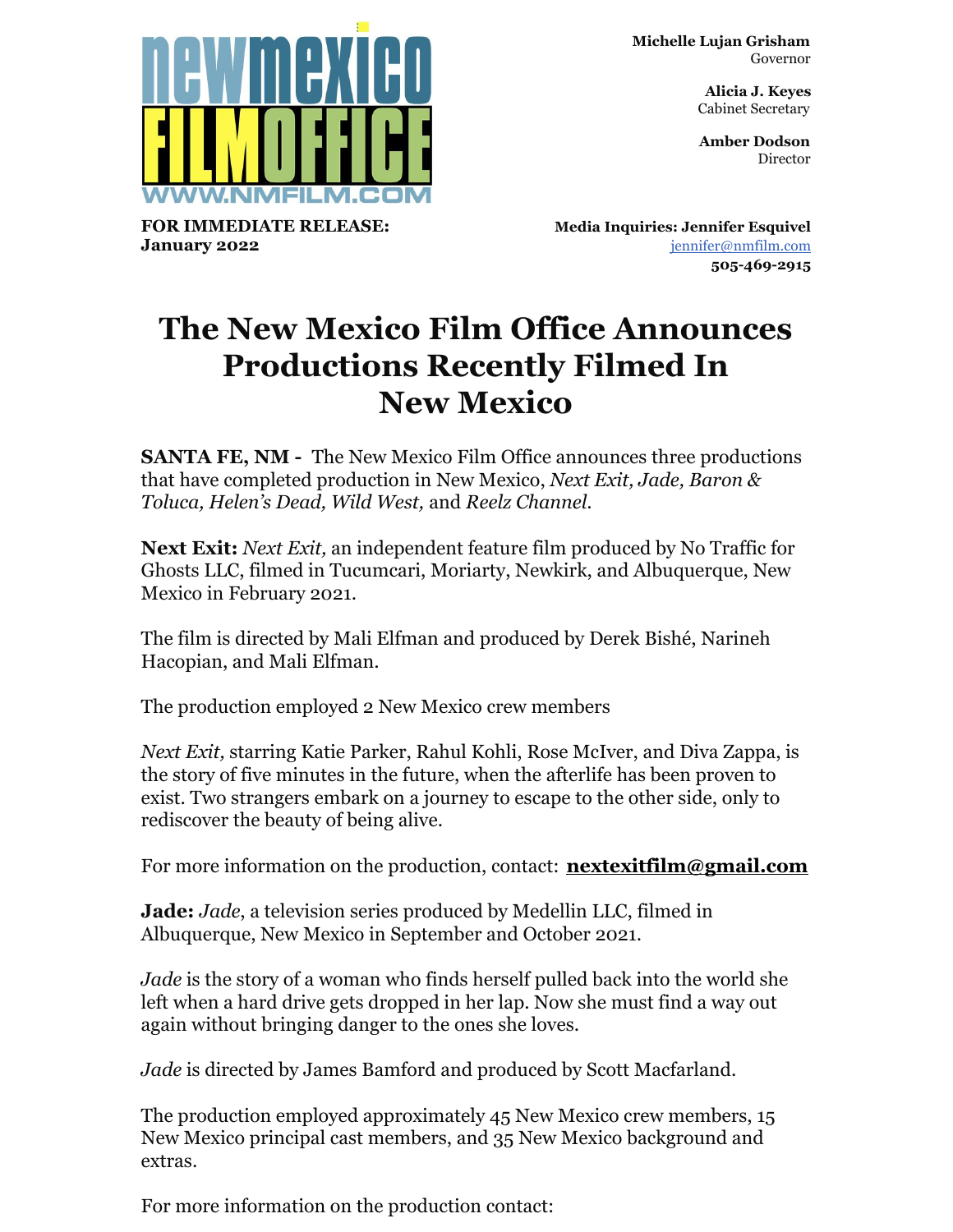## **[jadeproductionofficial@gmail.com](mailto:jadeproductionofficial@gmail.com)**

**Baron and Toluca:** *Baron and Toluca*, a feature film produced by Folie and Deux LLC, has completed production. Filming took place in early November 2021 in Albuquerque, Corrales, Belen, and Roswell, New Mexico.

*Baron and Toluca* is the story of Jake Baron and Toluca Mendez who find themselves in a familiar town in New Mexico. When they experience a blackout, they must set aside their bickering and team up to unravel the eerie abductions that threaten to take them for good.

Baron and Toluca is directed and executive produced by Brandon Fehr. Also joining Brendan as executive producer is Majandra Delfino and co-executive producer, Terry Futschik.

The production employed approximately 35 New Mexico crew members, 5 New Mexico principal actors, and 15 New Mexico background talent.

For additional information on the production, contact: **[baronandtolucaproduction@gmail.com](mailto:baronandtolucaproduction@gmail.com)**

**Helen's Dead:** *Helen's Dead*, a feature film produced by Helen's Dead Movie LLC, completed production in Santa Fe and Las Cruces, New Mexico in December 2021.

*Helen's Dead* is directed by Asher Levin (*Dig, Slayers*) and produced by Daniel Cummings (*Dig, Slayers*) and Robert Dean (*Dig, The Last Son*).

*Helen's Dead* stars Tyrese Gibson (*The Fast and Furious*) and Emile Hirsch (*Into the Wild*). It is a story of a woman who discovers her boyfriend is sleeping with her cousin. Things go awry when the cousin is found dead and everyone becomes a suspect.

The production employed approximately 40 New Mexico crew members and 10 New Mexico background and extras.

For more information on the production contact **[enriquecruz246@gmail.com](mailto:enriquecruz246@gmail.com)**

**Wild West**: *Wild West*, a feature film produced by Wild West Film LLC, has completed in production. Filming took place from November through December 2021 in Albuquerque and Placitas, New Mexico.

*Wild West* is a neo-western thriller about a group of runaway kids making their way across West Texas looking for meaning in their lives. *Wild West* is directed by Daniel Goldhaber (*Cam*) and produced by Daniel Goldhaber, Isa Mazzei, Ariela Barer, David Viste, and Adam Wyatt Tate.

The production employed approximately 28 New Mexico crew members, 10 New Mexico principal actors, and 50 New Mexico background talent.

For additional information on the production, contact: **[wwproduction2021@gmail.com](mailto:wwproduction2021@gmail.com)**

**Reelz Channel:** Reelz Channel has shot approximately 120 commercial